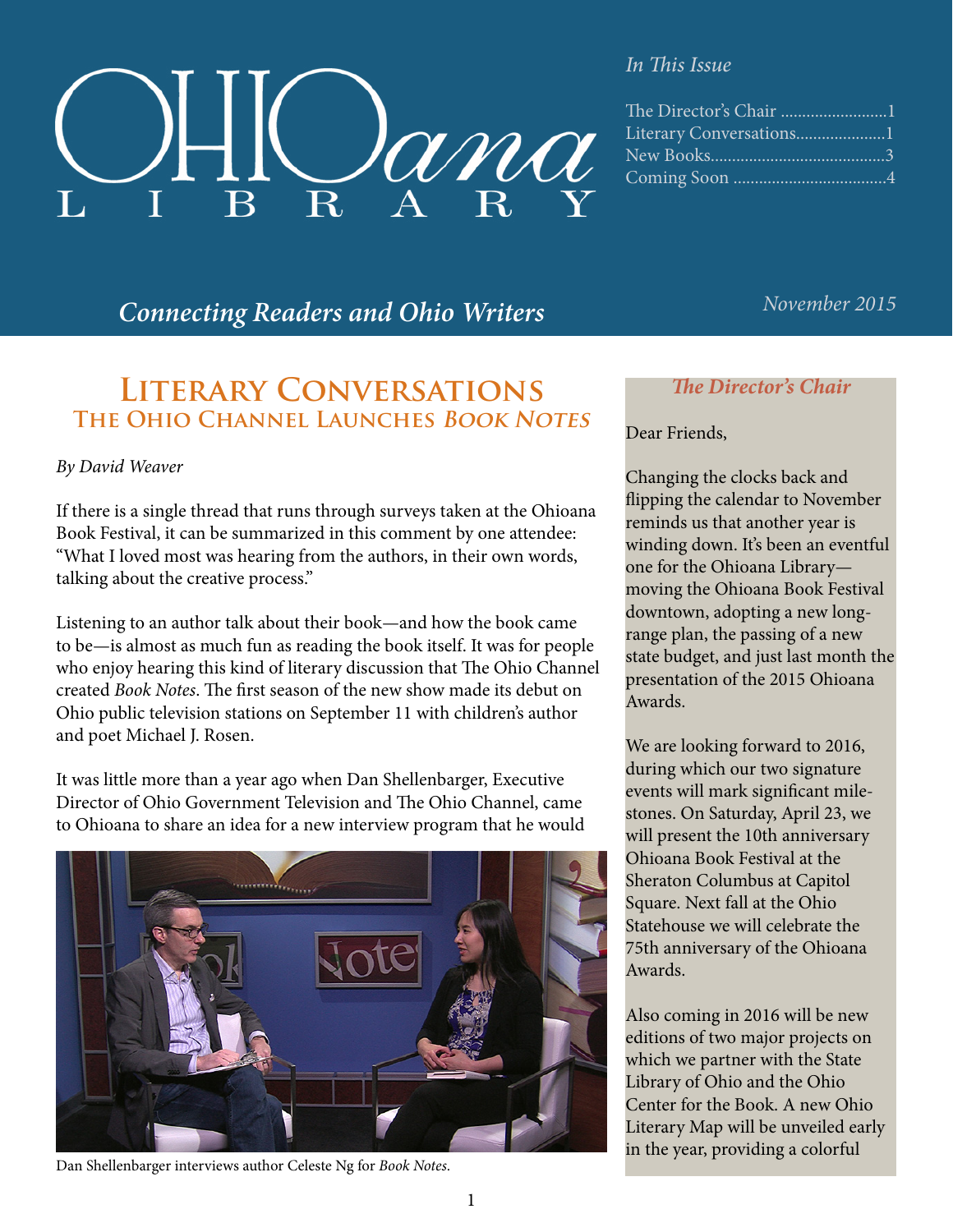host with Ohio authors. We were delighted to help identify and contact other prospective guests, and four of the first authors interviewed by Shellenbarger were taped last spring at the Ohioana Book Festival: Tom Batiuk, Jeffrey Ebbeler, Ann Hagedorn, and Celeste Ng. I had the pleasure of doing an interview about Ohioana that will air next month.

Although each author appears to discuss their latest book, the interview is about more than just a single work. Shellenbarger, who serves as executive producer as well as host, says, "We try to concentrate our questions on the mechanics of writing and the pains and pleasures of the writing process. As it always happens, the books are too interesting not to discuss as well."

The show has not limited itself to one genre or type of writer. Producer Ethan Roberts said, "We've been lucky to feature a diverse array of authors on season one of *Book Notes*, all of them sharing something different about the process and artistry of writing. But whether they grew up here or are a transplant, each of them had good things to say about how Ohio has shaped their work."

Each new episode of *Book Notes* features a single author and airs Friday evenings at 9:00 p.m. on The Ohio Channel, which is accessible via cable on public television stations throughout Ohio. Once aired, each show is archived on The Ohio Channel website, where it can be viewed at any time.

Dan Shellenbarger has been gratified by the response to date, saying "This is incredibly fun to produce. Admittedly, when we started this program I knew we had some significant writers in our state but really had no idea how many we had. We just wrapped season one, and I can't wait for season two!"

We're also looking forward to it, as are many of those same people who attend the Ohioana Book Festival and love to hear "authors, in their own words, talking about the creative process."

For more information about *Book Notes* and to view archived episodes, visit [www.ohiochannel.org/programs.](http://www.ohiochannel.org/programs)

depiction of Ohio's notable writers, poets, and illustrators. In the spring the 2017-18 Choose to Read Ohio list will be announced. A project that grew out of the Ohioana Book Festival, CTRO spotlights Ohio authors and encourages people of all ages to "Read Together, Read Ohio, Read for Life."

Featured in this month's cover story is another project that we've had fun being a part of. It's the Ohio Channel's new television program, *Book Notes*—a show that, like Ohioana, connects readers and Ohio writers.

As you can see, there's a lot going on at the Ohioana Library. None of it would be possible without our many friends like you. With Thanksgiving just a few weeks away, let me express our sincere gratitude and our best wishes to you for a safe and happy holiday season.

David E. Weaver Executive Director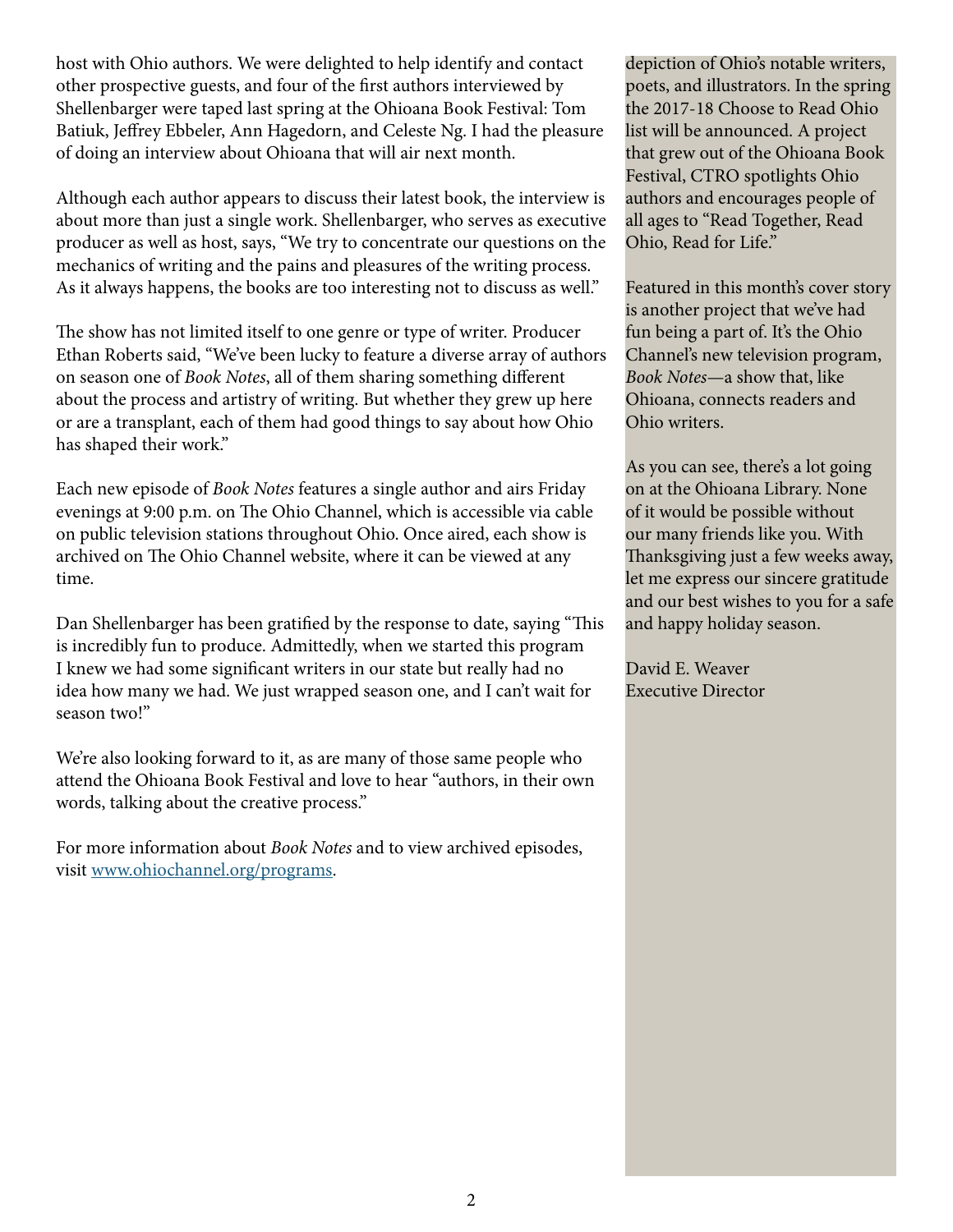# **NEW BOOKS**

The following books were added to Ohioana's collection in September 2015. Look for them at your local library or bookstore!

# *Nonfiction*

Hoffman, Sharona. *Aging with a Plan: How a Little Thought Today Can Vastly Improve Your Tomorrow.* Praeger (Santa Barbara, CA) 2015. HC \$37.00. Using both personal experience and a background in health law, Hoffman provides a comprehensive guide to help readers prepare for their own aging and support aging relatives. Chapters provide information, recommendations, and checklists for social, financial, medical, and legal planning.

### Livingston, Bill. *George Steinbrenner's Pipe Dream: The ABL Champion Cleveland Pipers.*  Black Squirrel Books (Kent, OH) 2015. PB \$18.95.

During the 1961-62 season of the short-lived American Basketball League, thirty-year-old George Steinbrenner assembled a team that won the league's first and only championship. This book tells the story of the league, the championship team, and its mercurial owner.

McNutt, Randy, and Cheryl Bauer McNutt. *Unforgettable Ohioans: Thirteen Mavericks Who Made History on Their Own Terms.* Black Squirrel Books (Kent, OH) 2015. PB \$18.95.

In this book, authors Randy and Cheryl Bauer McNutt introduce readers to thirteen not-so-famous but nonetheless extraordinary Ohioans, from Lloyd Copas (a singer who helped establish modern country music) to Moses

Fleetwood Walker (who in 1884 became the first black player in Major League Baseball).

Stephens, Martha. *Me and the Grandmas of Baghdad and a Garden of Hope and Repose.* PeaceWorks Publishing (Cincinnati, OH) 2015. PB \$19.99. In this memoir, activist and retired college professor Stephens reflects on her life, from her Georgia childhood to her Cincinnati garden to winters in New Mexico. Throughout, however, she never forgets how her life is similar to and different from the lives of others—including the grandmas of Baghdad.

Willis, James A. *Ohio's Historic Haunts.* Black Squirrel Books (Kent, OH) 2015. PB \$24.95. This book, based on more than 200 hours of one-on-one interviews and overnight stays with hightech ghost hunting equipment, documents the history of more than twenty historic Ohio sites that are reportedly haunted.

# *Fiction*

Buckley, Carla. *The Good Goodbye.*  Bantam Books (New York, NY) 2016. HC \$27.00. One evening, as Natalie Falcone leaves the restaurant she co-owns with her brother-in-law Vince, she receives the call every parent dreads: her daughter Arden and Vince's daughter Rory—cousins and college roommates—have been injured in an arson fire that killed another student. Although Natalie thought the girls were best friends, the investigation reveals a more complex relationship, forcing both families to confront the fact that nothing is really as it seems.

McWhorter, Tim. *Bone White.* PlotForge Ltd. (Columbus, OH) 2015. PB \$12.00.

Teenage girls are disappearing from Luke and Garrett's small Ohio town. To escape the growing fear and paranoia, the two high school seniors decide to take a fishing trip. When a sudden storm rolls in and the two take refuge in an old church, they discover a horror worse than anyone imagined.

McWhorter, Tim. *Blackened.* PlotForge Ltd. (Columbus, OH) 2015. PB \$14.00.

After a year of therapy, Luke is finally starting to move on with his life after losing his best friend and several classmates to serial killer Corwin Barnes. However, a gruesome delivery proves that Barnes is still alive—and that he hasn't moved on at all.

Parker, Eliot. *Fragile Brilliance: A Ronan McCullough Novel.* Roundfire Books (Winchester, UK) 2015. PB \$19.95. When Charleston policeman Ronan McCullough attempts to stop the beating of a college student outside a downtown bar, he is nearly killed by the perpetrators. As he struggles to recover both physically and emotionally, his investigation uncovers a deadly drug ring.

Smiles, Terri-Lynne. *Origins (The Rothston Series Book 3).* PlotForge (Columbus, OH) 2014. PB \$15.00. With her enemies beaten, Kinzie Nicolosi is ready to focus on her studies at the Rothston Institute, an organization that telepathically manipulates world events to protect mankind. When a new enemy rises, Kinzie isn't sure which will be harder—defeating it or the ghosts in her own mind.